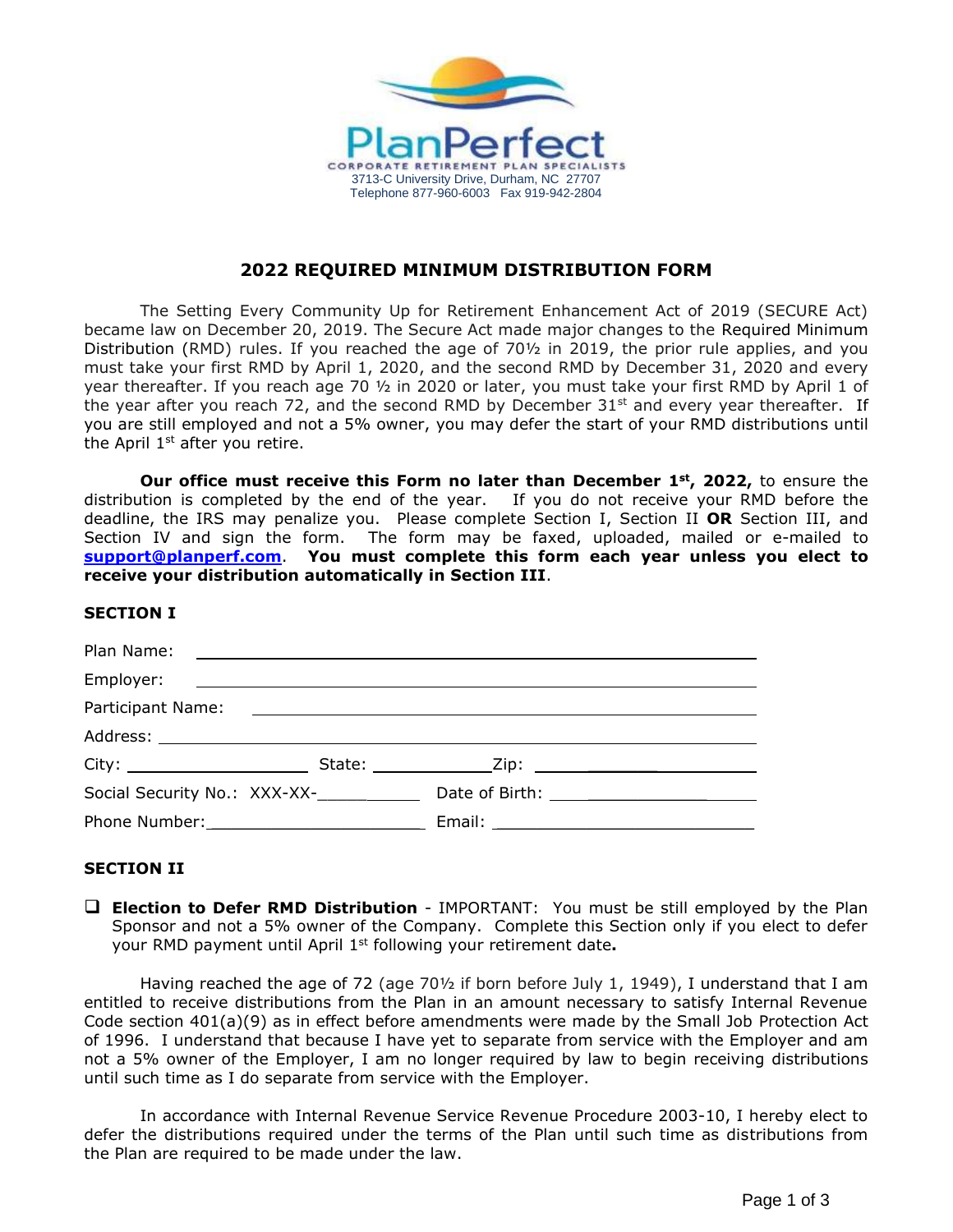

Participant Signature Date

# **SECTION III – Election to receive RMD. Select Option 1 or 2**

### **Option 1**

❑ **AUTOMATIC REQUIRED MINIMUM DISTRIBUTION**: I elect to receive my RMD this year and then automatically each year with my current election for withholding as calculated by Plan Perfect, Inc. on the RMD calculation statement. I understand my RMD will be processed each year prior to July  $31<sup>st</sup>$ , unless and until I cancel this request. I understand my RMD check will be mailed to me along with the current year RMD calculation statement. If I do not receive my RMD by July  $31<sup>st</sup>$ , I will contact Plan Perfect, Inc. at  $1-888-532-7526$ . I understand the RMD is my responsibility and hold Plan Perfect, Inc. harmless for any missed RMD. I will contact Plan Perfect, Inc. with any address changes.

### **Option 2**

❑ **ELECTION TO RECEIVE ONE-TIME RMD DISTRIBUTION**: I elect to receive my RMD this year as calculated by Plan Perfect, Inc. on the RMD calculation statement.

#### **SECTION IV – Withholding Election for Federal And State Taxes**

**PARTICIPANT'S FEDERAL WITHHOLDING ELECTION**. The RMD is not eligible to be rolled over to another qualified plan or IRA. Although the RMD is not subject to the mandatory withholding, you may instead elect voluntary withholding:

- $\Box$  I do not want to have Federal income tax withheld from my benefit payment.
- ❑ I want to have Federal income tax withheld from my benefit payment. Please note we do not withhold any taxes on gross distributions less than \$200.00.

Please withhold  $\_\_\_\_\%$  or  $\frac{1}{2}$  from my distribution.

**PARTICIPANT'S STATE WITHHOLDING ELECTION FOR PARTICIPANTS WHO LIVE IN NORTH CAROLINA AND VIRGINIA.** The RMD is not eligible to be rolled over to another qualified plan or IRA. Although the RMD is not subject to the mandatory withholding, you may instead elect voluntary withholding in North Carolina and Virginia:

- $\Box$  I do not want to have State income tax withheld from my benefit payment.
- ❑ I want to have State income tax withheld from my benefit payment. Please note we do not withhold any taxes on gross distributions less than \$200.00.

Please withhold  $\_\_\_\_\%$  or  $\frac{1}{2}$  from my distribution.